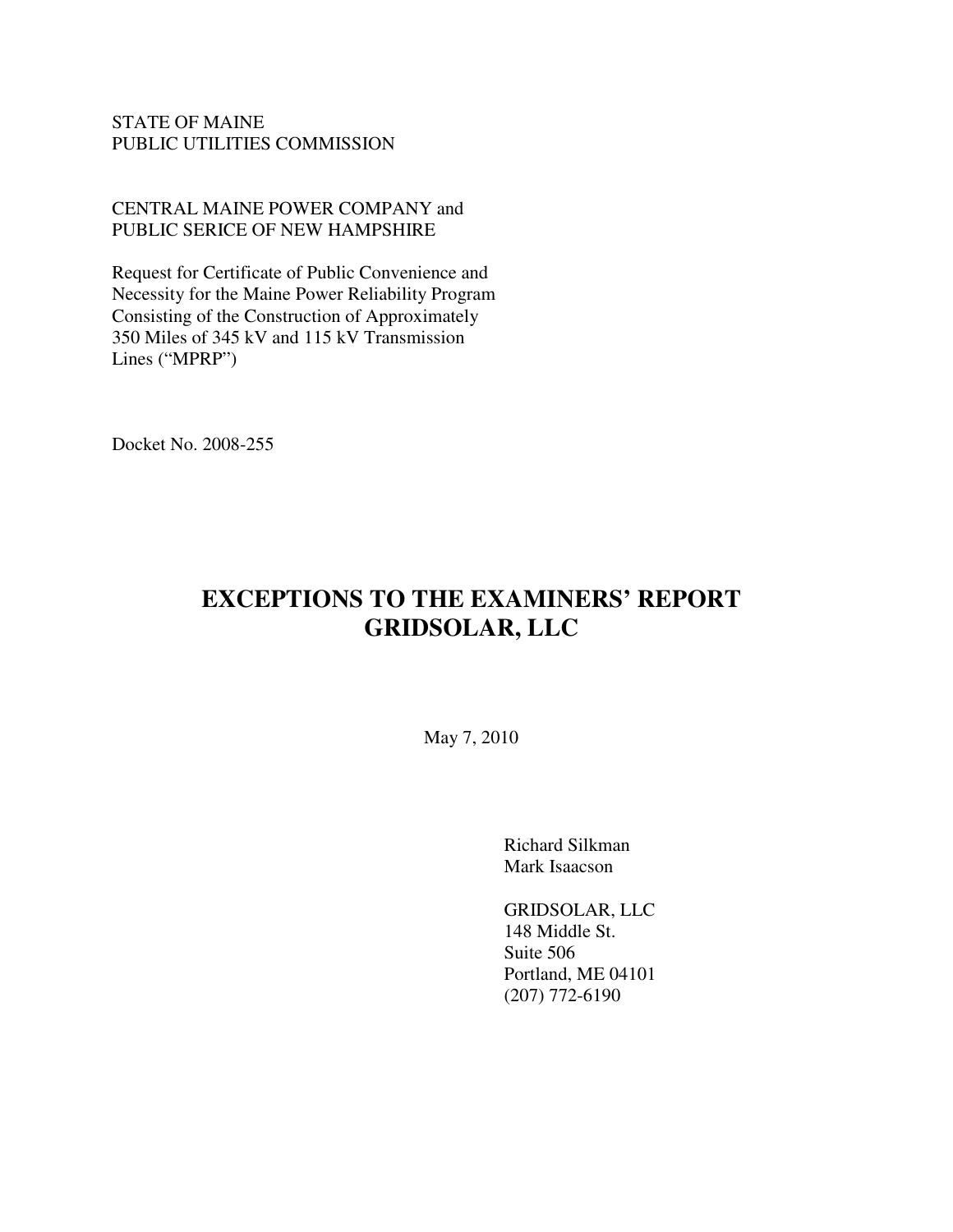## **TABLE OF CONTENTS**

- 1. The Examiners' Report Provides No Basis for a Complete Reversal of the Findings of Fact and Conclusions of Law Determined by this Commission Less Than 12 Months Ago in its Orders in Docket 2008-159.
- 2. The Cost Comparison Between the MPRP and the NTAs in the Examiners' Report Has No Evidentiary Support in the Record.
- 3. The Record Contains Ample Evidence to Support a Finding by the Commission that the GridSolar Project Could Replace All or a Significant Portion of the MPRP.
- 4. The Examiners' Report Does Not Consider the Showing Made by GridSolar that, at the Lower Levels of Need Based on the Load Forecast and Dispatch Cases Found by the Examiners to be Reasonable, the GridSolar Project Is a Lower Cost Alternative to Maine Ratepayers Even When the Costs of the MPRP Are Socialized.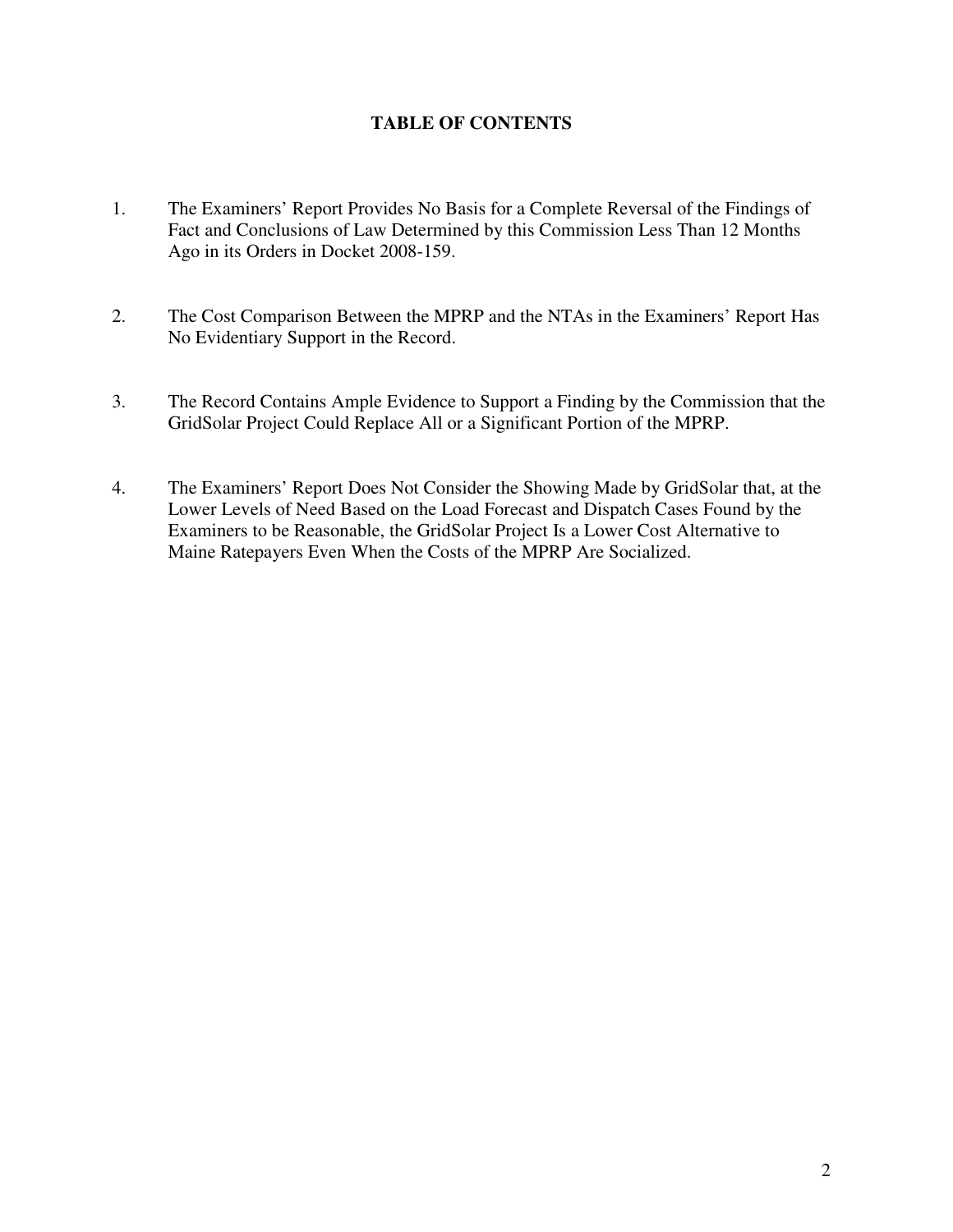#### **1. The Examiners' Report Provides No Basis for a Complete Reversal of the Findings of Fact and Conclusions of Law Determined by this Commission Less Than 12 Months Ago in its Orders in Docket 2008-159.**

 This Commission went to great effort in Docket No. 2008-156, the Commission's watershed proceeding in which it decided Maine should remain in ISO-New England, to address the flaws in the current regional transmission scheme that are creating extraordinary incentives to over-build transmission systems and runaway costs that are being imposed on Maine ratepayers and jeopardizing Maine's economic health and vitality. The Commission's Orders in Docket 2008-156 were issued less than one year ago and contain very powerful findings of fact and conclusions of law that should govern the central issue in this case – the socialization of transmission costs.<sup>1</sup> As GridSolar noted in its Brief, in that case the Commission found that there are several significant disadvantages of the socialized cost allocation methodology currently employed by ISO-NE. One in particular is that socializing the costs of transmission upgrades does not provide appropriate price signals and incentives to prospective users of the transmission system. For example, a buyer may be considering two alternative resources. The first may have relatively high generation costs but is located close to load being served and requires little or no additional investment in transmission. The second alternative has lower generation costs but is located remotely from load and requires significant transmission expenditures. The economically rational choice is to pick the alternative with the lower combined generation and transmission costs. However, if transmission costs are socialized, then the rational buyer would always choose the lower cost remote generation alternative since the additional transmission costs are not internalized into the price paid by the

 $\overline{a}$ 

 $1$  The findings of fact and conclusions of law in Docket 2008-156 have been fully incorporated by reference into the record in this case and previously discussed in GridSolar's principal brief. (*See* GridSolar Brief – Section 7.1)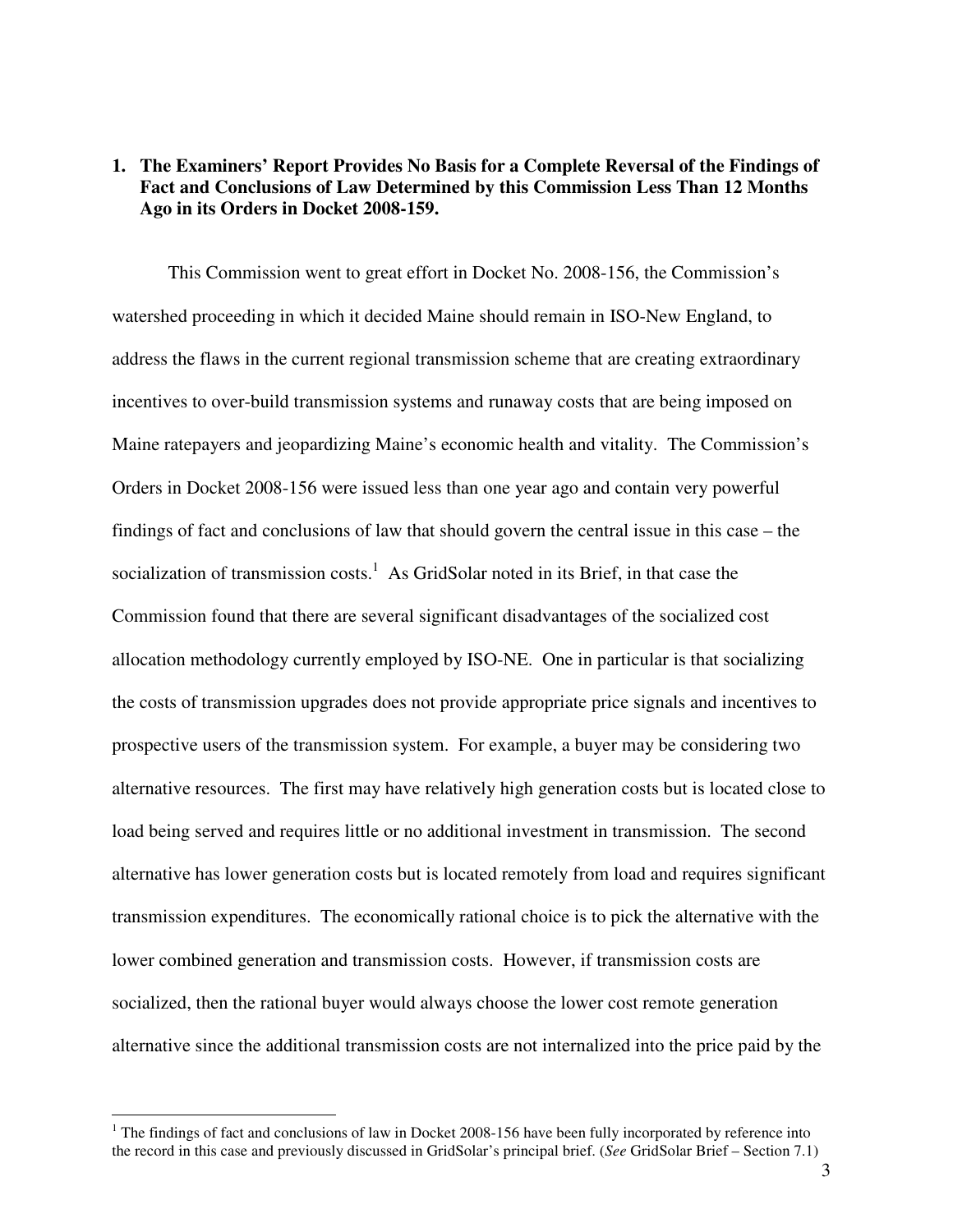buyer. Over time, this would lead to too much investment in transmission plant and greater total system costs.

 The consequence of overinvestment in transmission plant was a core emphasis of the Commission's findings in Docket 2008-156. If the MPRP is built as proposed and current projections of transmission investment in the rest of New England are accurate, Maine ratepayers' transmission rates, in the short to medium term, would be lower under the current ISO-NE system. However, in the longer term, unless cost containment and cost allocation issues are addressed at ISO-NE, Maine's transmission costs could increase to, or exceed, the level projected for MISA in the Brattle Report.

 The Commission's concerns over long term costs to Maine ratepayers reflect over a year of detailed analysis by the Commission, its Staff and various intervenor parties, including many of the parties in the current case. GridSolar has sought to apply the facts and law determined in Docket 2008-156 to this case not only because precedent is the fabric of a nation of laws, but also because the issues of transmission policy, ratemaking and prudent incentives in the two cases inextricably bind the cases to one another. For the Commission to reach inconsistent conclusions in the two cases would have serious implications and harm the regulatory process.

 There has been no evidence submitted in the MPRP case that contradicts the Commission's earlier findings of fact and conclusions of law in Docket 2008-156. In fact, ISO-NE and CMP witnesses stated very clearly that neither could offer any guarantee that cost socialization would remain in place for the duration of the recovery period of the MPRP. Further, one of the Hearing Examiners, Mr. Cohen, indicated that the recovery of 92% of the MPRP costs from non-Maine ratepayers was an "unresolved question" and would depend on whether the Transmission Owners Agreements were reauthorized and the regulatory scheme in place in the future. (GridSolar Brief, at p. 66.)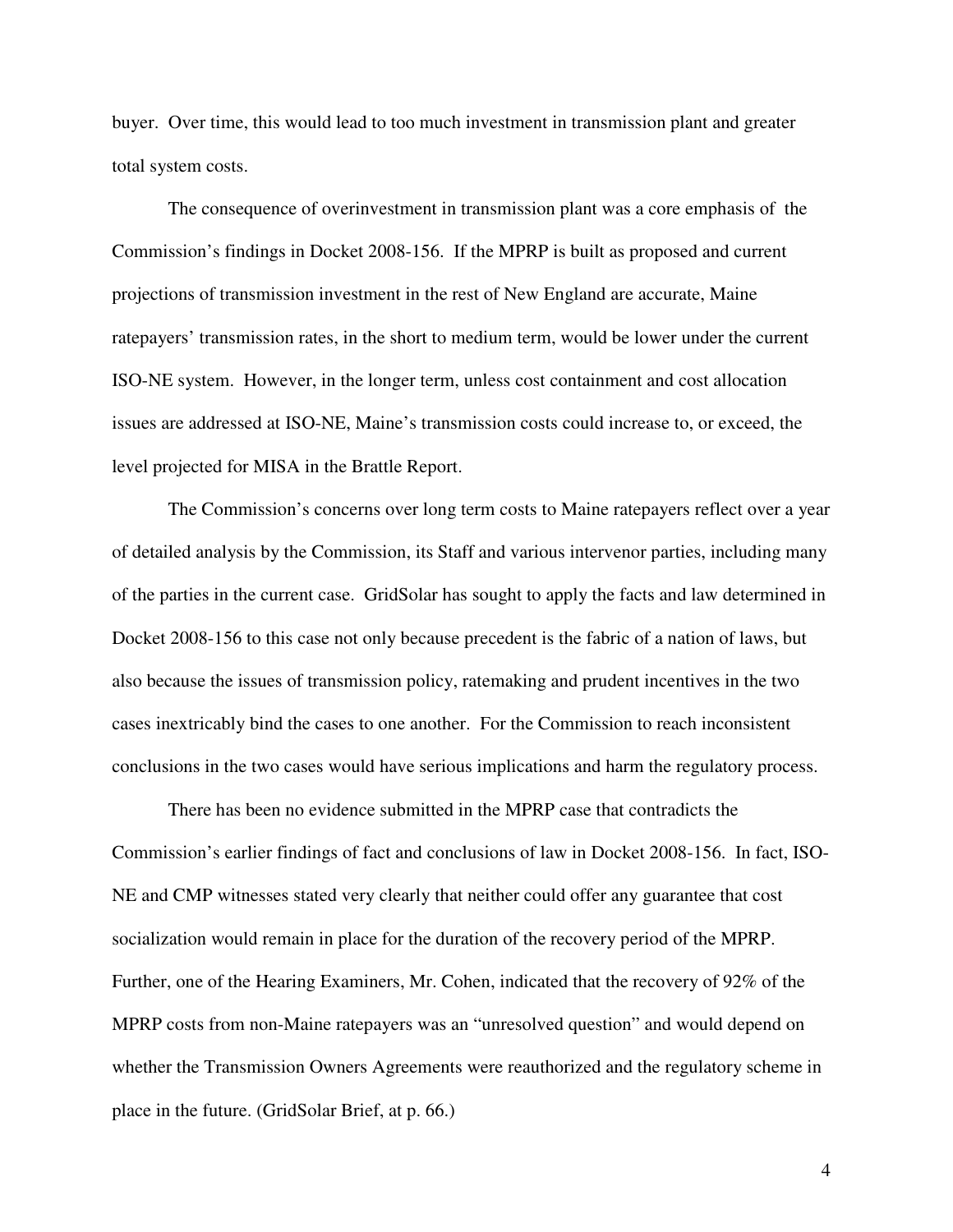Surprisingly, there was absolutely no acknowledgement of and not a single reference to this Commission's orders in Docket 2008-156 in the entire Examiners' Report. It is as if a year and a half study and the findings of fact and conclusions of law determined by this Commission, the pages of testimony and briefs submitted by GridSolar and other parties in this case related to this topic and the lengthy cross-examination of ISO-NE, CMP and Staff witnesses during hearings on this matter simply never happened.

 When a court or regulatory body wholly disregards precedent that is less than one year old, as the Examiners' Report proposes, the overruling of the precedent requires both explicit acknowledgement and complete explanation. For justification of this reversal of course, the Commission must find that cost socialization is beneficial to Maine ratepayers in the short-term and over the full recovery period of the MPRP. It must find that the transmission cost allocation scheme in place today has a strong likelihood of being in place for the duration of recovery of the costs of the MPRP, so the costs will not be dumped on Maine ratepayers It must find that, if Maine's transmission utilities do not execute a new Transmission Owners Agreement in 2012, or if they do and the terms of that new Agreement are different, then the current transmission cost allocation scheme will remain unchanged. It must find that the various new and revised transmission cost allocation schemes being adopted in other regions of the country or ordered into place by FERC will not extend to the ISO-NE Control Area and if they do, will not apply to MPRP cost recovery.

 These are extraordinarily difficult findings to make; indeed, they cannot be made on this record. This is why less than one year ago, the Commission reached very different findings of fact and of conclusions of law, and why the Commission's orders in Docket 2008-156 are as they are. If the Commission cannot make the above findings based on the record in this case, then it should have the courage to state the alternative – that expediency and short-term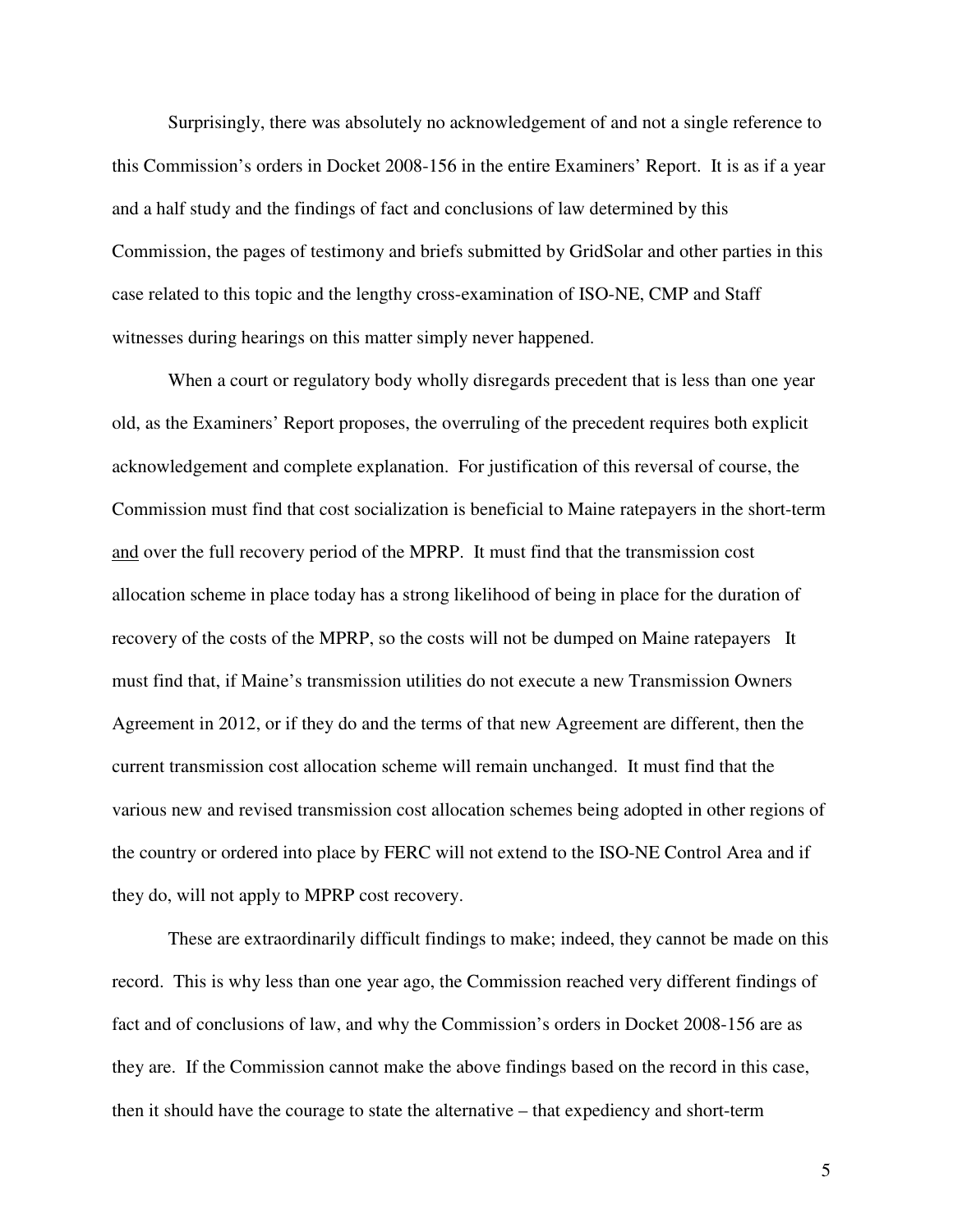opportunity are overriding long-term consequences. And, having taken Maine down this path, the Commission must explain how it proposes to deal with the negative consequences so thoughtfully articulated in its findings of fact and conclusions of law in Docket 2008-156.

#### **2. The Cost Comparison Between the MPRP and the NTAs in the Examiners' Report Has No Evidentiary Support in the Record.**

 The Examiners' Report concludes that the metric used in the NTA study to compare the NTA options to the MPRP does not provide a reliable basis for a decision in this case. (ER, at page 117.) Nevertheless, two pages later, the Examiners' Report relies on the same NTA study in presenting a table that shows that the cost of the best NTA is 51% of the total cost of the MPRP, which is more expensive to Maine ratepayers than the 8% share that would be allocated to Maine ratepayers under cost socialization. This table, however, is very misleading and unreliable for all of the reasons cited in the Examiners' Report – which are mostly related to the assumptions contained in the NTA study, but also because the NTA used in this table is designed to meet load levels and generation dispatch scenarios that the Examiners' Report dismisses as highly inflated and unreasonable. In fact, at the lower load levels the Staff determined are more reasonable, the analysis would show that the societal costs of the NTA are lower than the societal costs of the MPRP.

 This is a fundamental error. The NTA used in this comparison was designed to meet peak load levels in the NTA study of 2,200 MW, which is 316 MW higher than the 90/10 Peak Load adopted by the Examiners' Report – see p. 67. In addition, since the NTAs are designed to address the CMP dispatch cases, and in particular D4, the starting level is approximately 250 MW below the peak load level that the CMP grid can reliably meet under the more reasonable Staff Needs Assessment. The combined effect of both of these errors is to add approximately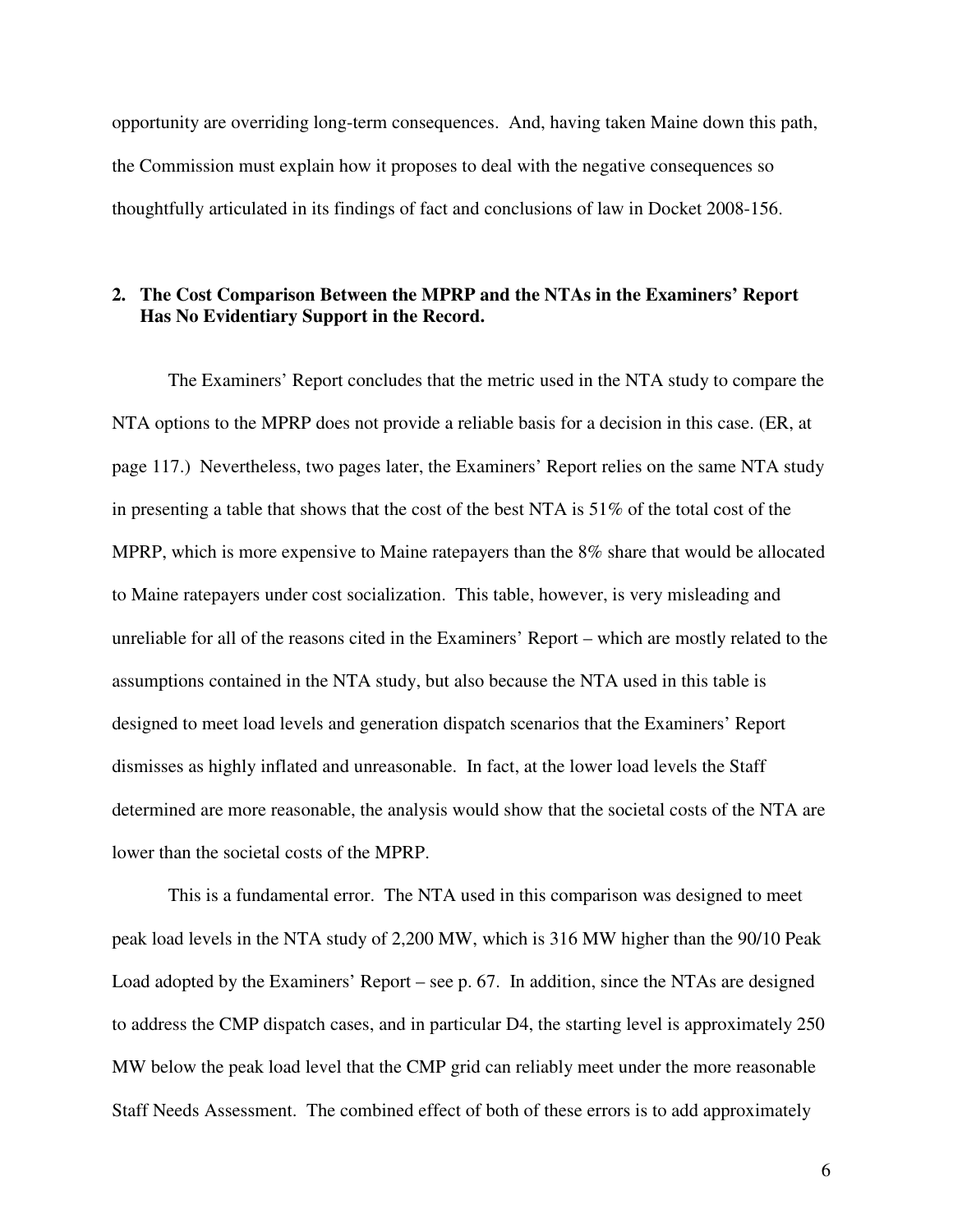566 MW of generation equivalent (distributed generation capacity, conservation or demandside management) to all NTAs, thereby driving the cost of these NTAs up significantly.

 Since neither CMP nor LaCapra Associates performed any NTA study at load levels consistent with the findings in the Examiners' Report or without a dispatch case involving two generators being out simultaneously in a region<sup>2</sup> – again consistent with the findings in the Examiners' Report, any comparison made between the costs of the MPRP and the costs of the LaCapra NTAs (whether to New England as a whole or to Maine ratepayers alone) significantly overstates the cost of the NTAs. Accordingly, the NTA study that was performed cannot serve as a cost comparison standard for any purpose whatsoever.

#### **3. The Record Contains Ample Evidence to Support a Finding by the Commission that the GridSolar Project Could Replace All or a Significant Portion of the MPRP.**

The Examiners' Report concludes that the GridSolar Project is "feasible and potentially beneficial" but that "the design and implementation of the systems, required operational changes and costs/benefits are not sufficiently known for a finding to be made that would allow the GridSolar project to replace the MPRP or any of its sub-components. Moreover, it is unlikely that these issues can become sufficiently known without actual field testing and experience." (ER at page 122.) GridSolar respectfully disagrees.

GridSolar believes that the information contained in its multiple filings in this case provide a more than adequate record for the Commission to make findings with respect to each of the issues noted above. Indeed, the two major parties in this case – CMP and the OPA – have both acknowledged that the GridSolar Project will work and will provide comparable reliability benefits to those provided by the MPRP. If CMP and OPA can reach these

<sup>&</sup>lt;sup>2</sup> Tr. Feb. 4, 2010 at pp. 8-9.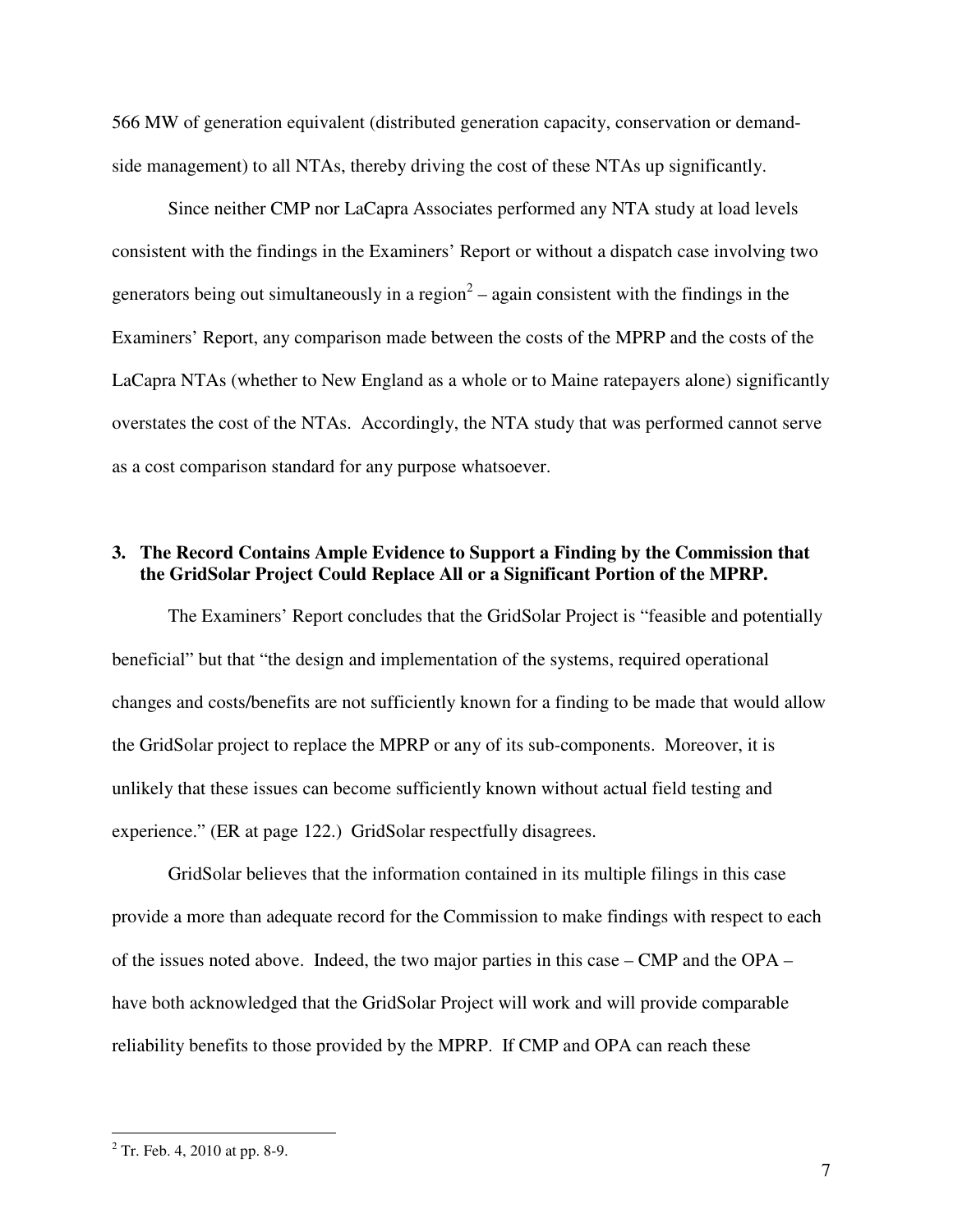conclusions on the basis of the GridSolar filings, then surely the Commission can reach a conclusion.

Moreover, the Examiners' rationale for avoiding a decision on these points is contrary to the record. As noted in the GridSolar filings, each of the equipment components of the GridSolar Project is, today, fully operational on many electricity grids in the United States and is working as designed. These components include distributed solar generation, back-up engine-generators, electricity flow meters and communication systems. EnerNOC, among others, has demonstrated the ability to remotely start and stop distributed engine-generators and dispatch customer load in response to signals from a grid operator. ISO-NE, among other RTOs, has demonstrated an ability to perform reliability dispatch on a scale that is orders of magnitude larger than what has been proposed by GridSolar. It is simply not true that the design and installation of the systems and required operational changes are not known. Maine does not have to field test the operation and performance of equipment, monitoring and control systems and reliability dispatch protocols that are performing perfectly well in every utility (including CMP and BHE) in the country.

GridSolar also believes that the Examiners have sufficient information to evaluate the "costs/benefits" of the GridSolar Project. GridSolar developed and presented detailed operational models of how distributed solar generation would operate in Maine, the relationship between back-up generation, load response and distributed solar generation necessary to ensure reliability and the financial costs of the overall system. These models and costs were reviewed by the OPA expert and found to be reasonable. Mr. Fagan did not contend that the information provided was incomplete or that actual field testing was required before he could evaluate the costs/benefits of the GridSolar Project.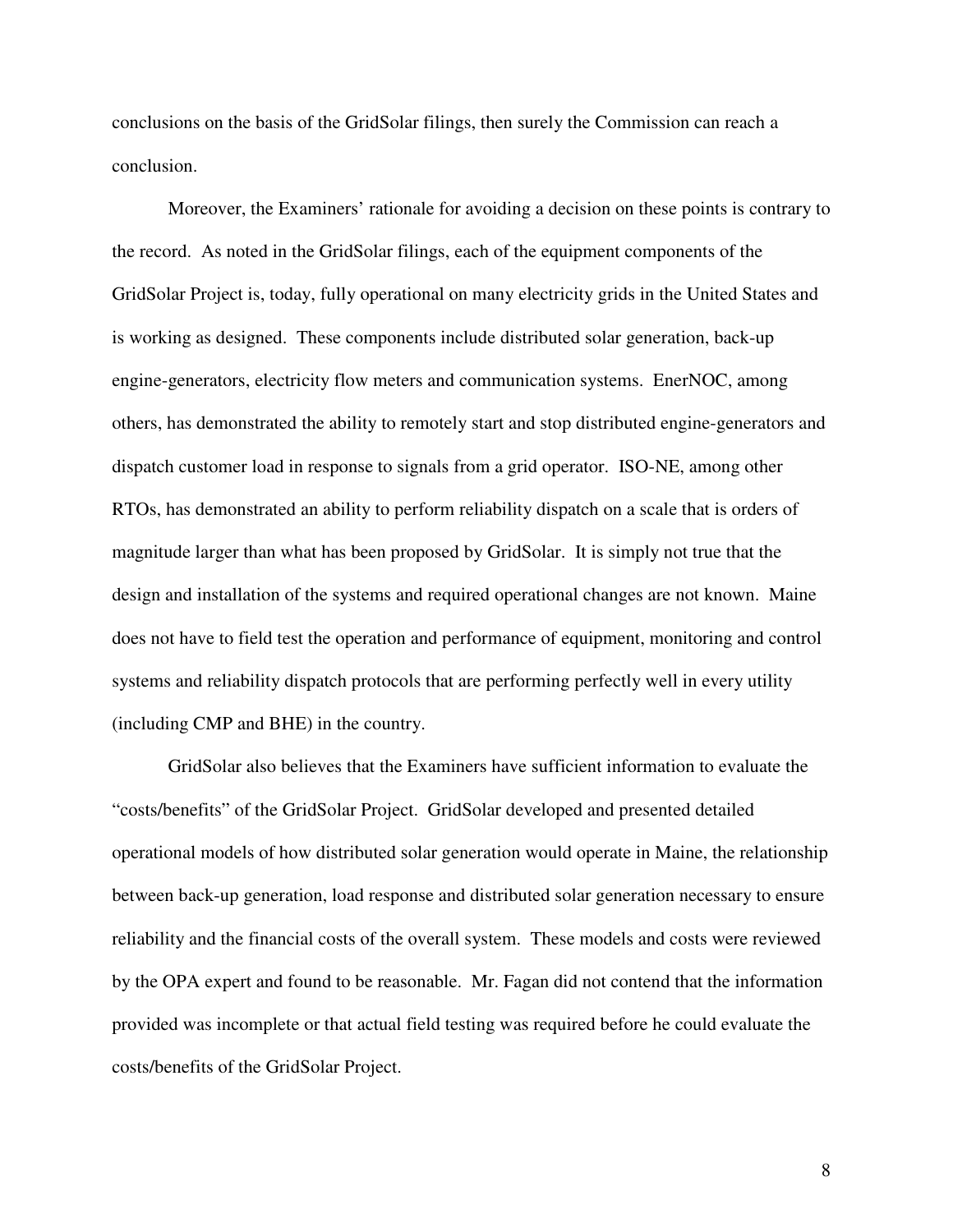Similarly, CMP did not contend that the information provided was incomplete. Rather, it performed a thorough evaluation of the GridSolar Project and came to different conclusions about the costs and benefits of the GridSolar Project. As enumerated in the Examiners' Report, CMP asserts that GridSolar:

- 1. overstated the production from its PV facilities
- 2. significantly understated installed resource costs
- 3. overstated the value of RECs and energy revenues, as well as avoided T&D costs
- 4. used financial and tax-related assumptions that were not realistic

The Examiners' Report notes that "GridSolar disputes each of CMP's criticisms point-by-point, maintaining that its financial model and assumptions are sound." (ER, p. 122) Each of these issues that is in dispute is capable of being analyzed by the Commission as a finder of fact in this case. Estimating energy generation from PV systems is something the Commission must do as it evaluates any proposals brought forward under its authority to enter into long-term capacity contracts; evaluating the costs of equipment is a routine function of regulatory bodies engaged in cost-of-service regulation; estimating forward prices for RECs and energy is key to evaluating long-term contracts, as the Commission did in its approval of the Rollins Wind project contract; and determining the appropriate application of tax and accounting rules is a long-standing expertise of regulatory bodies. None of these issues of controversy between GridSolar and CMP requires "actual field testing" to resolve, any more than the complex transmission and substation solutions proposed by CMP require field testing.

**4. The Examiners' Report Does Not Consider the Showing Made by GridSolar That, at the Lower Levels of Need Based on the Load Forecast and Dispatch Cases Found by the Examiners to be Reasonable, the GridSolar Project Is a Lower Cost Alternative to Maine Ratepayers Even When the Costs of the MPRP Are Socialized.**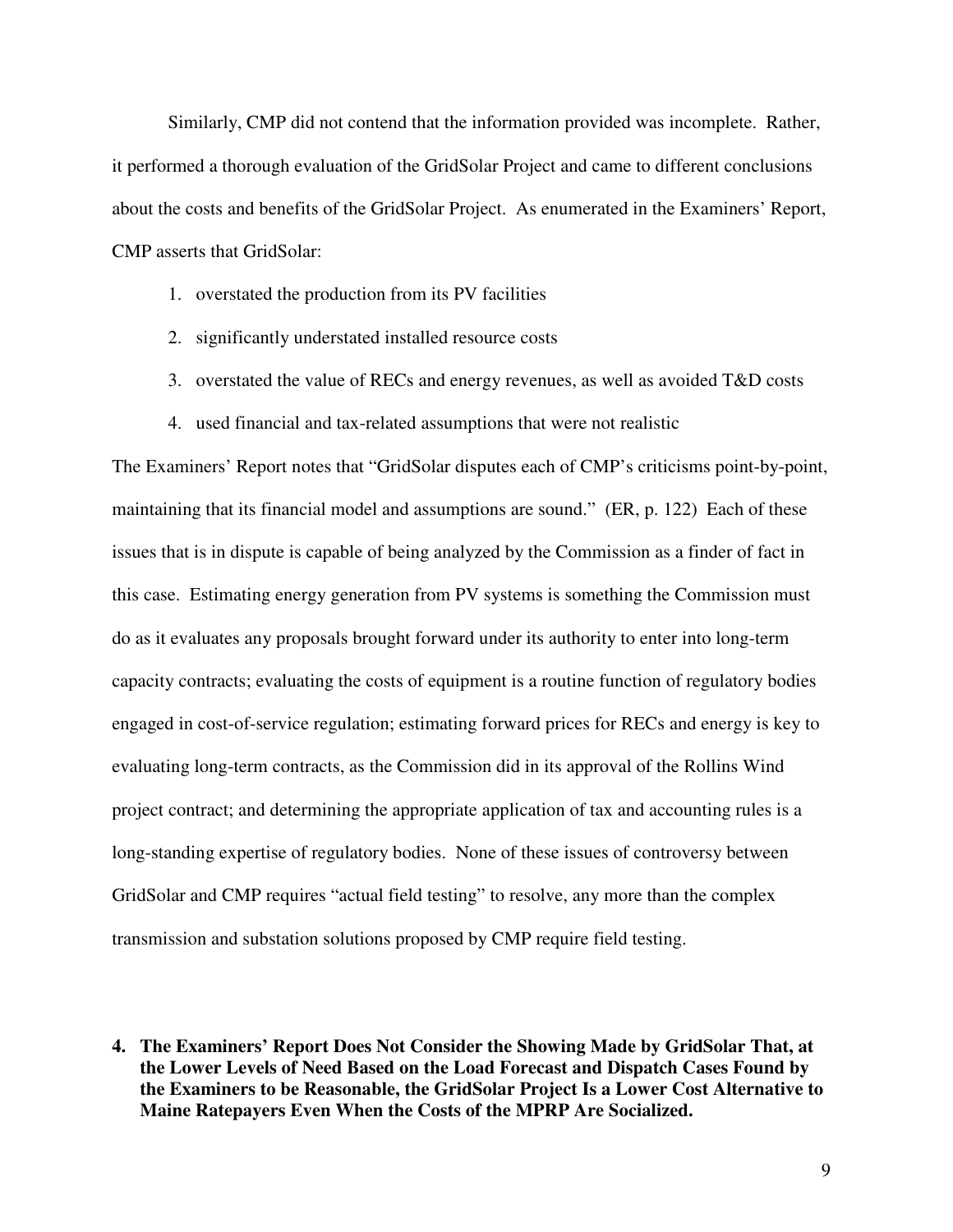As noted above in Section 2, the Examiners' Report does not evaluate the costs or benefits of the NTAs identified in the CMP/LaCapra Associates NTA study based upon the load levels and dispatch scenarios the Examiners' Report finds to be reasonable. The GridSolar Project anticipated and corrected for the major revisions recommended by the Examiners' Report. In its Surrebuttal Filing dated February 2, 2010, GridSolar utilized the CMP analysis performed for GridSolar on September 1, 2009<sup>3</sup> and a lower load forecast based on GridSolar's determination of future peak load levels over the 10-year study period through 2020. The former document was based on the Staff Needs Assessment<sup>4</sup> and incorporated reasonable dispatch scenarios that are consistent with the findings and recommendations in the Examiners' Report.<sup>5</sup>

 Under these conditions, and including the value of avoiding non-bulk power transmission and distribution investments over this 10-year study period, GridSolar demonstrates that the costs of the GridSolar Project to Maine ratepayers are lower than the costs of the MPRP, even when the costs of the MPRP are socialized. (GridSolar Surrebuttal Testimony, at pp 50-53.) This is a very important conclusion that requires a detailed and serious response by the Commission. There is no such response in the Examiners' Report, even though the Staff Bench Analysis stated very clearly that "Proper resource planning should not place a preference for transmission over generation. Rather, the least cost solution should be preferred." (at p. 21),

 $\overline{a}$ 

<sup>&</sup>lt;sup>3</sup> GridSolar Requested Threshold Load Analysis (September 1, 2009).

<sup>4</sup> Staff Requested Needs Analysis (May 29, 2009) and Staff Requested Transmission Alternatives Assessment (September 1, 2009).

<sup>&</sup>lt;sup>5</sup> The GridSolar load forecasts are actually higher than those recommended in the Examiners' Report, but were lowered slightly by GridSolar's inclusion of additional energy conservation achievable over this 10-year period in addition to what CMP has built into its load forecast.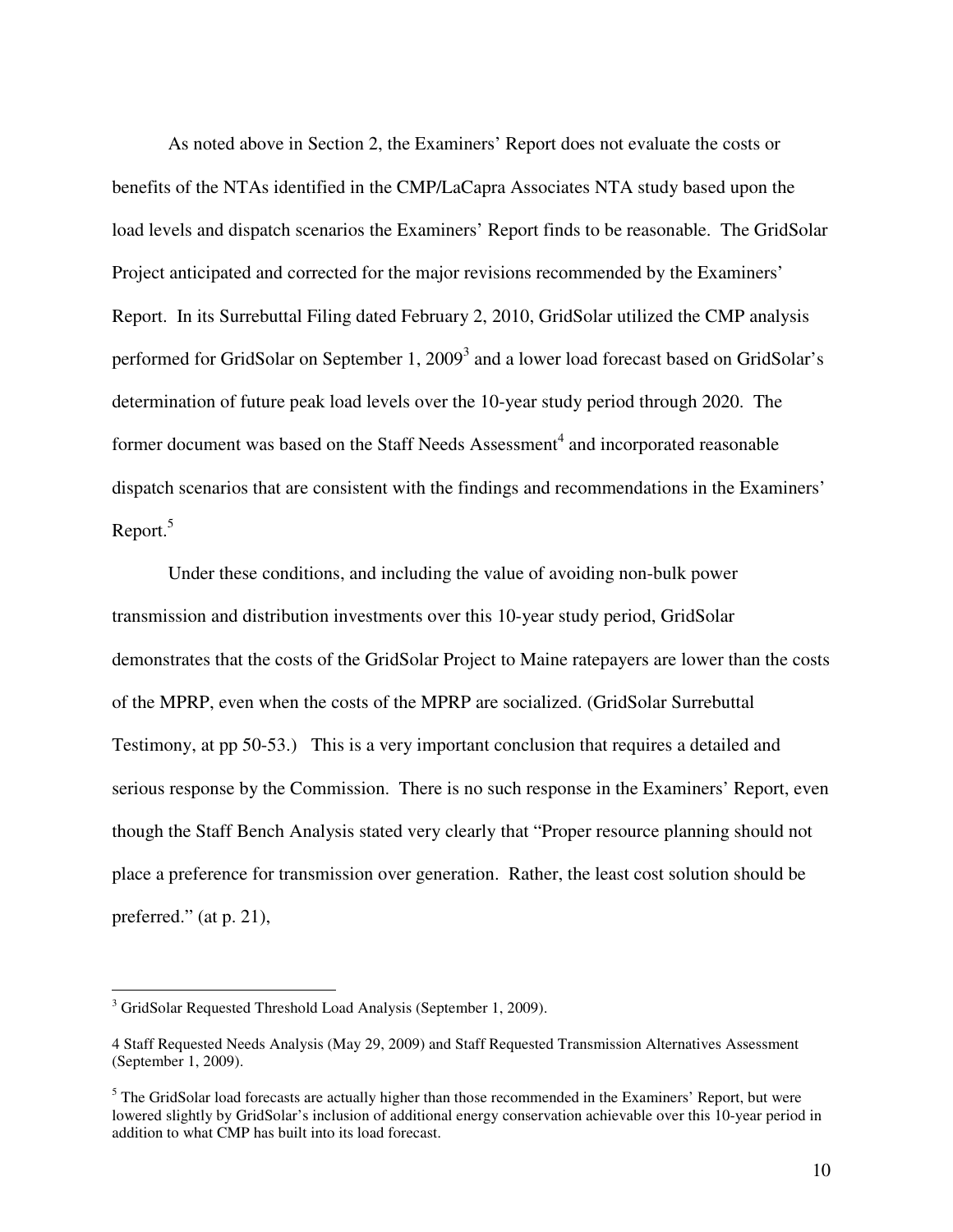#### **Summary**

 The Examiners' Report concludes that GridSolar has made a "*prima facie* case" for the GridSolar Project. This case includes a determination that the GridSolar Project will meet all applicable grid reliability standards and requirements. This case also includes a determination that, at the peak load levels and generation availability scenarios found by the Examiners' Report to be reasonable, the GridSolar Project will cost Maine ratepayers less than the MPRP, even assuming socialization of the MPRP. Further, the case includes specific evidence that the GridSolar Project will create far less environmental damage than the MPRP, will create more employment opportunity for Maine workers than the MPRP, will promote Maine's energy policy objectives as enumerated in the various sections of Maine law and, unlike the MPRP, will not leave Maine ratepayers with millions of dollars of cost liabilities should peak loads not grow as rapidly as forecasted. Finally, in sharp contrast to the MPRP, the case for the GridSolar Project does not rest solely on the manner in which transmission costs are allocated in New England and does not, therefore, require the Commission to whistle into the darkness as it walks past its historic findings of fact and of conclusions of law that this allocation mechanism is detrimental to Maine's interests and will cost Maine ratepayers more over the longer-term. Once again, these historic findings cast serious doubt about the wisdom of a conclusion that the financial benefits of transmission socialization will indeed endure and if they do, whether there will even be a benefit. Certainly, ISO-NE, CMP and Examiner Cohen were unable to offer any such assurances. If the Commission has reached a contrary conclusion, it should and must say so. If it has not, it cannot accept an Examiners' Report constructed on the unstated and false assumption that the Commission never reached the conclusions it reached in the ISO New England case.